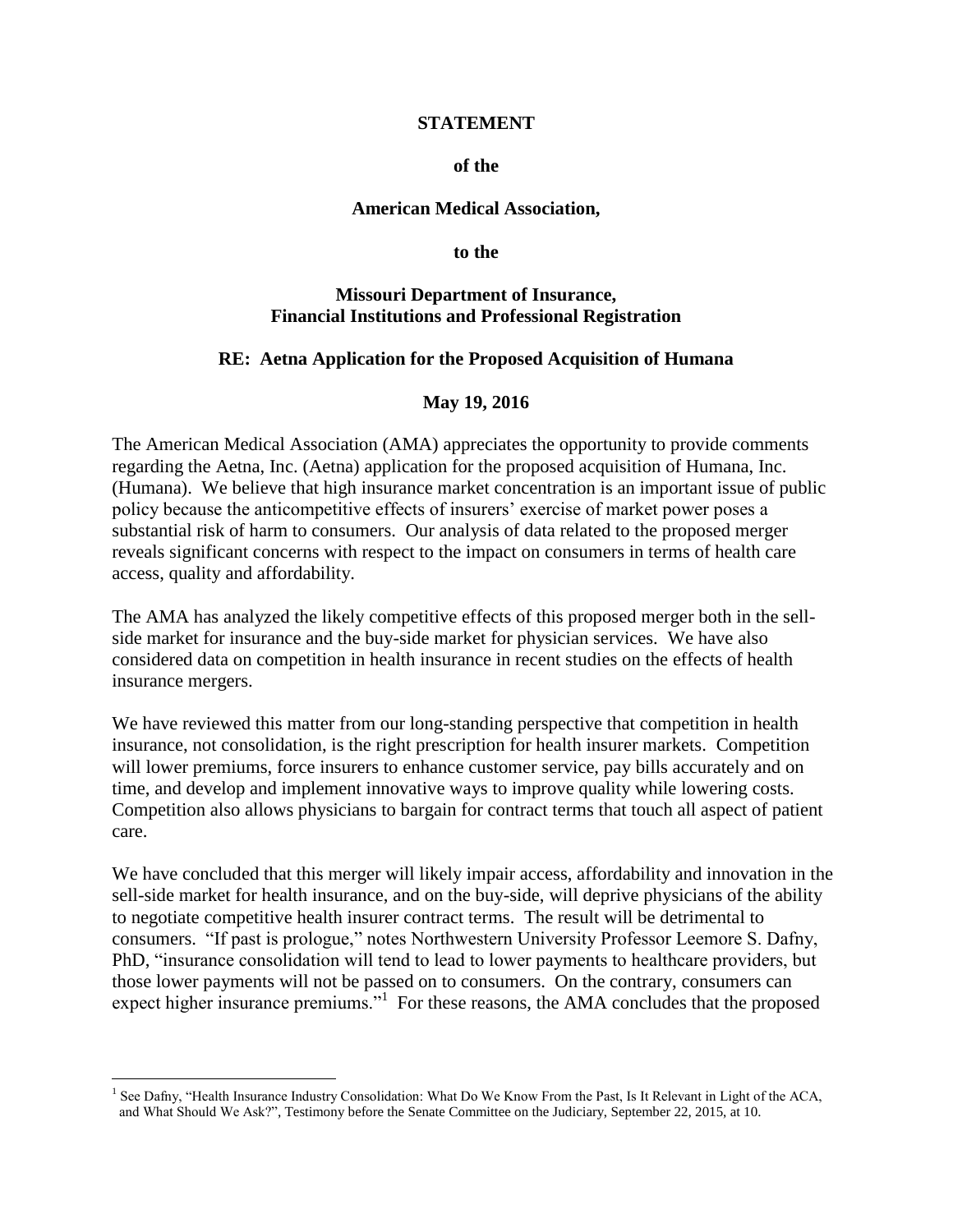merger "would substantially lessen competition."<sup>2</sup> Accordingly, Aetna's application to acquire Humana should be denied.

# THE HEALTH INSURER MERGER WOULD CREATE, ENHANCE OR ENTRENCH MARKET POWER IN THE SALE OF HEALTH INSURANCE

## Medicare Advantage Comprises a Product Market That Is Separate and Distinct from Traditional Medicare

Aetna acknowledges that its acquisition of Humana is "primarily about Medicare."<sup>3</sup> As discussed below, in Missouri the merger would substantially increase the market concentration of numerous already highly concentrated Medicare Advantage (MA) markets. Aetna's response is that MA consumers have the option of switching between MA and traditional Medicare (TM) operated by the government.<sup>4</sup> Moreover, claims Aetna, MA is not a relevant product market because any small but significant and non-transitory increase in the quality adjusted price of MA demanded by a combined Aetna/Humana would be defeated by the government as a competitor offering TM.

Aetna has mischaracterized the federal government's role. The federal government is not an Aetna competitor attempting to compete for Medicare business. Instead the government is a purchaser procuring competitive bids from private health insurers competing to offer MA plans to Medicare beneficiaries.<sup>5</sup> Congress's goal in establishing the MA program was "that vigorous" competition among private MA insurers…would lead those insurers to offer seniors a wider array of health insurance choices and richer and more affordable benefits than TM does, and be more responsive to seniors."<sup>6</sup> In the event Aetna were to acquire Humana, and competition for the government contract and MA beneficiaries were lessened, the government would actually be harmed, not advantaged, as would be the case if it were a competitor, by the higher prices and/or poorer service offered by a combined Aetna/Humana in MA.<sup>7</sup> Accordingly, once the government is understood as a purchaser, there is a relevant MA market in which the proposed acquisition clearly lessens competition substantially.

Moreover, seniors are not likely to switch away from MA plans to TM in sufficient numbers to make an anticompetitive price increase or reduction in quality unprofitable to a MA insurer. In MA plans, Medicare pays most or all of the premiums to a private insurer.<sup>8</sup> Most MA plans are health maintenance organizations (HMOs).<sup>9</sup> In return for reduced choice of providers and

 $2\frac{2}{9}$  382.095 RSMo (Supp. 2015).

<sup>3</sup> *See*, Testimony of Mark Bertolini, CEO of Aetna, United States Senate Committee on the Judiciary (September 22, 2015) at 2. 4 *See*, Id at 5.

<sup>&</sup>lt;sup>5</sup> For an explanation of the competitive bidding process, See Song, Landrum and Chernew, "Competitive Bidding and Medicare Advantage: Effect of Benchmark Changes Unplanned Bids", Journal of Health Economics 32 (2013) 1301-1312. <http://www.ncbi.nlm.nih.gov/pubmed/24308881>.

<sup>6</sup> *See*, United States v. Humana and Arcadian Management, No. 12-cv-00464 (D.D.C. Mar. 27, 2012) (complaint) (*avail. at*  [http://www.justice.gov/atr/case-document/file/499076/download\)](http://www.justice.gov/atr/case-document/file/499076/download)

<sup>&</sup>lt;sup>7</sup> A Center for American Progress Study has concluded that Medicare program spending would increase as a result of the merger. Spiro, Calsyn, O'Toole, "Bigger is not Better: Proposed Insurer Mergers are Likely to Harm Consumers and Taxpayers," Center for American Progress (Jan. 21, 2016)

<sup>8</sup> *See,* Comments of H.E. Frech III PhD, Professor of Economics, University of California, Santa Barbara to the California Department of Insurance (May 16, 2016 ) (Comments of Professor Frech) at 12. See Exhibit A,

 $^9$  Id.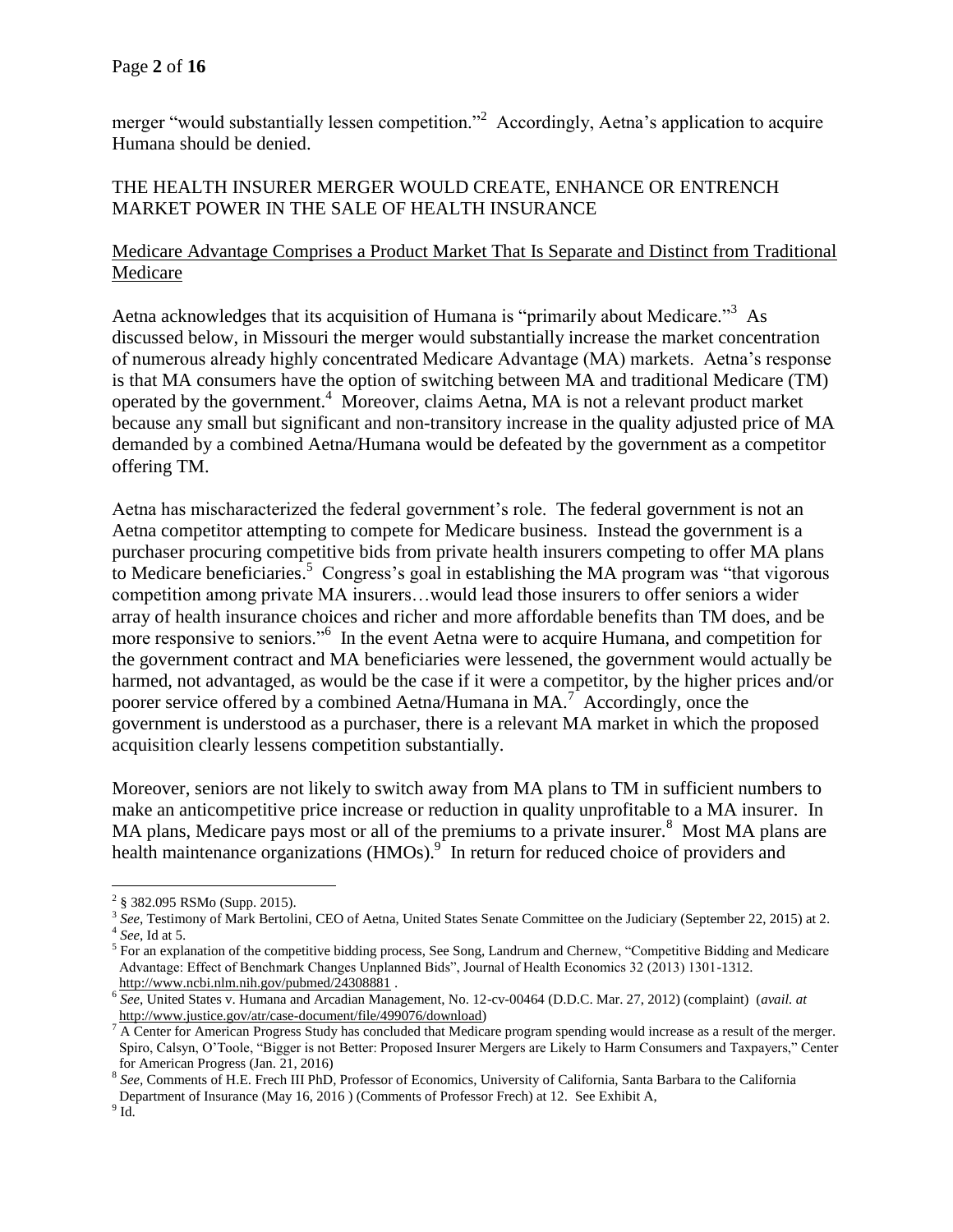utilization review, the Medicare beneficiary obtains more complete coverage. A Medicare beneficiary who wants to join an HMO has no other practical choice. TM is a very different type of plan than MA plans.  $10^{6}$  It has no panels and no serious utilization review.<sup>11</sup> Indeed, TM is the only surviving large-scale example of traditional indemnity insurance <sup>12</sup> 

TM provides unrestricted choice of provider but its benefit design exposes a beneficiary to risk of high out-of-pocket responsibilities. In 2013-14, 16 percent of Medicare beneficiaries faced out-of-pocket responsibilities that exceeded 20 percent of their annual income.<sup>13</sup> Purchase of a private Medicare supplement can reduce the risk of high out-of-pocket responsibilities, but at a fairly high cost. <sup>14</sup> MA insurance, on the other hand, leads to less risk of high out-of-pocket responsibilities. MA plans cover more services than TM and they are required to have an out-ofpocket maximum that limits the risk exposure of beneficiaries. In MA plans, the average out-ofpocket maximum was \$5,014 per year per beneficiary in 2015.<sup>15</sup>

Consent decrees that the U.S. Department of Justice (DOJ) has entered into with Humana and Arcadian Management and with UnitedHealth Group and Sierra Health Services (Consent Decrees) rightly observe that TM is not an adequate substitute for MA because MA plans offer substantially richer benefits at lower costs than  $TM<sub>1</sub><sup>16</sup>$  including lower copayments, lower coinsurance, caps on total yearly out-of-pocket costs, prescription drug coverage, and supplemental benefits that TM does not cover, such as dental and vision coverage, and health club memberships.<sup>17</sup> Moreover, in MA plans, seniors can receive a single plan covering a variety of benefits that seniors in TM must assemble themselves.

The combination of richer benefits and one stop shopping accounts for the strong preference by many seniors for MA plans. Over the long-term, MA plans are slowly increasing in share, attracting 31 percent of Medicare beneficiaries in 2015.<sup>18</sup> Research is consistent with the idea that beneficiaries treat MA plans as distinctly preferable to TM. Analysis of MA enrollees who were terminated because their plan left the market overwhelmingly (95 percent) actively sought another MA plan.<sup>19</sup>

Further, MA utilization control for hospitals appears to be quite strict, lending force to the idea that MA and TM are functionally different products.<sup>20</sup> A recent study has found that when MA beneficiaries had to switch to TM, their hospital utilization and costs rose substantially.<sup>21</sup>

<sup>15</sup> Id at 12-13.  $^{16}$  Id.

<sup>19</sup> Id. at 13.

 $\overline{a}$  $^{10}$  Id.

 $^{11}$  Id.

 $^{12}$  Id.

 $^{13}$  Id.  $\,$ 

 $^{14}$  Id.  $\,$ 

<sup>&</sup>lt;sup>17</sup> United States v. Humana and Arcadian Management, No. 12-cv-00464 (D.D.C. Mar. 27, 2012) (complaint ¶ 20-21) (*avail. at* [http://www.justice.gov/atr/case-document/file/499076/download\)](http://www.justice.gov/atr/case-document/file/499076/download); United States v. UnitedHealth Grp. Inc. & Sierra Health Servs., Inc., No. 08-cv-00322 (D.D.C. Feb. 25, 2008) (complaint ¶¶ 15-18) (*avail. at* [http://www.justice.gov/atr/case-document/file/514126/download\)](http://www.justice.gov/atr/case-document/file/514126/download). Paragraph 2.

<sup>18</sup> *See,* Comments of Prof. Frech at 12

 $20$  Id. at 13.

 $21$  Id at 13.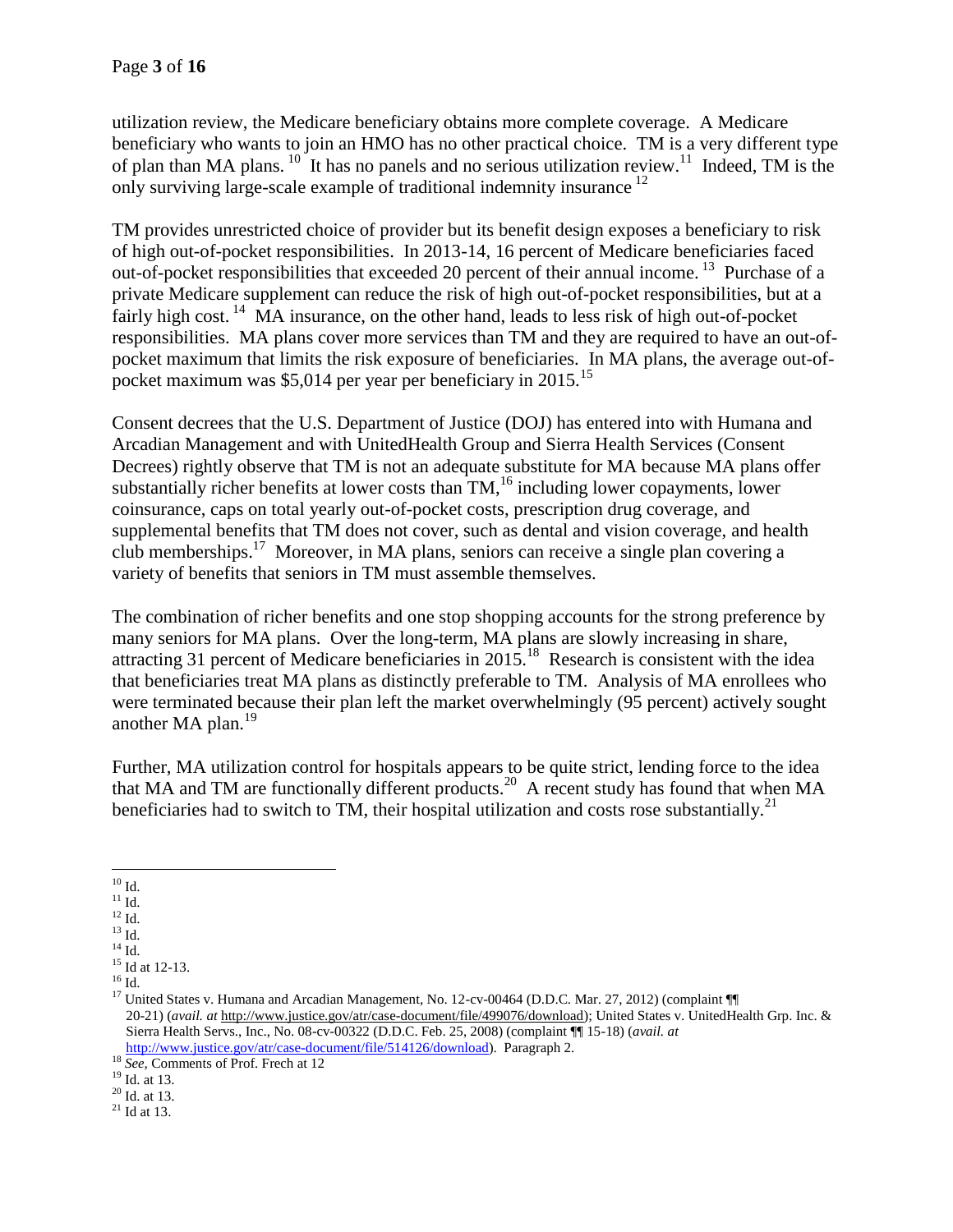Consequently, the closest competition to one MA insurer's plan is another insurer's MA plan and the presence of many competing MA insurers is what keeps quality and price competitive. This conclusion is buttressed by a recent study finding that when Humana offers a MA plan in the same county as Aetna, Aetna's premium is lower than in counties where Humana does not offer a plan. $^{22}$ 

Additional research indicates that where there are fewer MA insurers, premiums are higher, showing that neither TM nor commercial insurance is a serious constraint on MA pricing, regardless of the number or concentration of other insurers, in that market.<sup>23</sup>

In sum, MA plans compete for consumers in a separate relevant market where the likely effect of an Aetna acquisition of Humana in Missouri markets is a substantial lessening of competition.

## Tests to Measure Anticompetitive Effects

Competition is likely to be greatest when there are many sellers, none of which have any significant market share. Unfortunately, MA markets in Missouri are "highly concentrated," meaning that the size, size distribution and number of firms in these markets raise substantial risks that a merged Aetna/Humana would substantially lessen competition.

There are at least two ways of measuring market concentration and the degree of danger to competition that a merger poses. One test, adopted by the 2015 National Association of Insurance Commissioners Model Insurance Holding Company System Regulatory Act (NAIC Model Act), looks to the four firm concentration ratio (CR4). This concentration ratio is calculated by summing the market shares of the four largest insurers in the market. Missouri employs the CR4 test.

A different test is adopted by the federal enforcement agencies in their 2010 Federal Trade Commission (FTC) and DOJ Horizontal Merger Guidelines (Horizontal Merger Guidelines). These federal guidelines use the Herfindahl–Hirschman Index (HHI) to measure market concentration. The HHI is the sum of the squares of the market shares of every firm in the relevant market. Markets with HHIs less than 1500 are characterized as unconcentrated. Those with HHIs between 1500 and 2500 are moderately concentrated, and those with HHIs higher than 2500 are highly concentrated.

The AMA has determined that under either method above for measuring concentration, numerous highly populated Missouri MA markets are concentrated or highly concentrated. Moreover, as explained below, the Aetna/Humana merger would increase the concentration of numerous already concentrated health insurance markets to the extent that under the Missouri CR4 test the merger creates a prima facie violation of the Missouri competitive standard and under the Horizontal Merger Guidelines, the merger would be presumed likely to enhance market power.

 $\overline{a}$  $22$  Spiro et al, supra n. 7

<sup>23</sup> *See,* Comments of Prof. Frech at 13-14.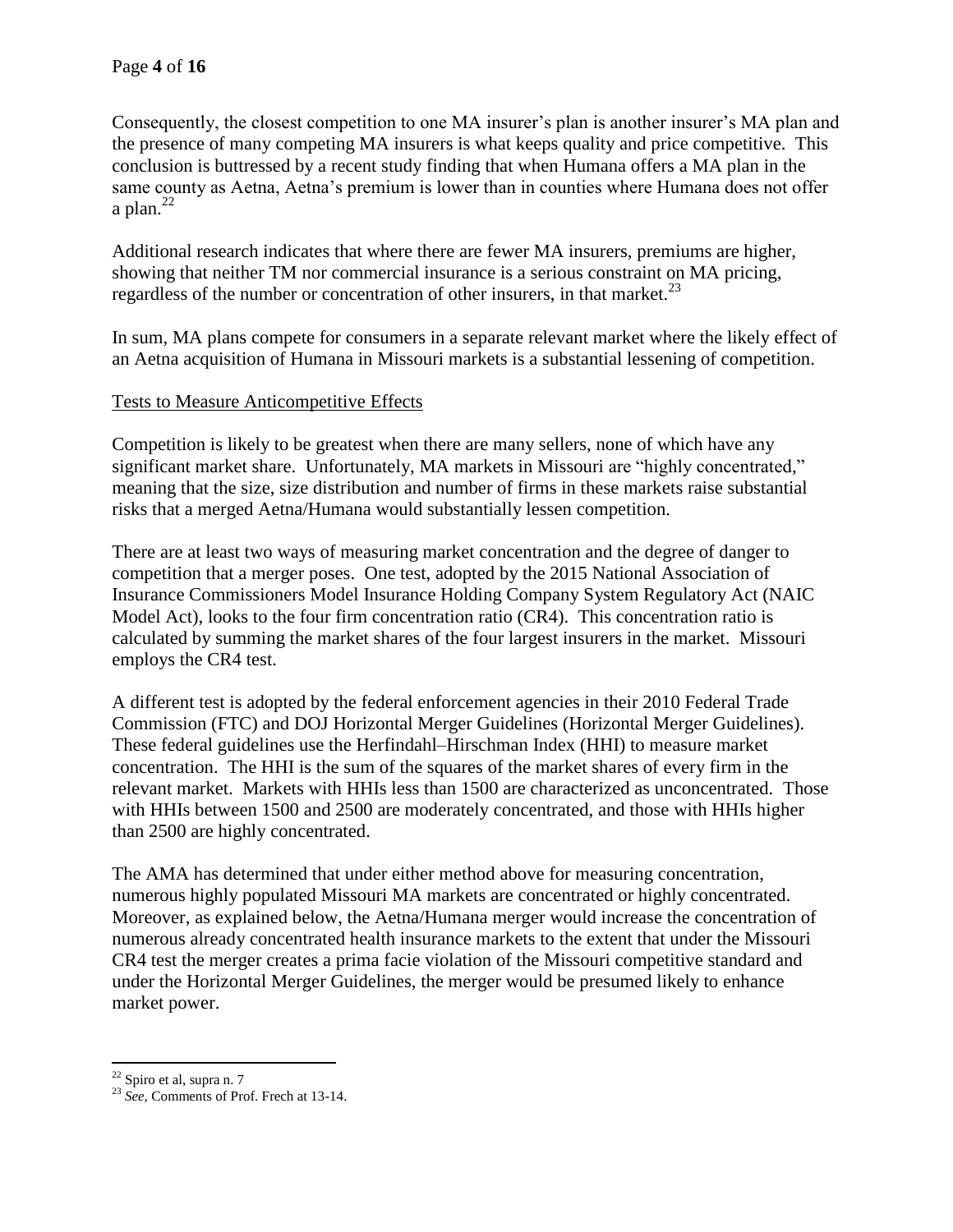## In a Statewide Market, the Merger Violates Both Federal Merger Guidelines and the Missouri Competitive Standard

Under the Missouri competitive standard, a highly concentrated market is one in which the sum of the market shares of the four largest insurers–the so-called four-firm concentration ratio–is 75 percent or more of the market. Utilizing data obtained from the Centers for Medicare and Medicaid Services and the U.S. Census Bureau, the combined shares of the four largest MA insurers in a Missouri statewide market total a whopping 96.6 percent dwarfing by comparison the national four firm concentration ratio for airlines of 62 percent.<sup>24</sup> In such a highly concentrated Missouri MA market, there is a prima facie violation of the Missouri competitive standard when a firm with a 10 percent market share merges with a firm with a 2 percent or more market share. In the instant case, a prima facie violation of the Missouri competitive standard is easily established: Aetna's share is 31.9 percent and Humana's is 23.1 percent. The merger would also run afoul of the Horizontal Merger Guidelines since Missouri's MA market has an HHI of 2610 (and thus highly concentrated) and the increase in the HHI caused by the merger would be  $1320^{25}$ 

## With Respect to Metropolitan Statistical Areas, the Merger Would Again Run Afoul of Both the Federal Antitrust Merger Enforcement Guidelines and the Missouri Competitive Standard

In a number of Metropolitan Statistical Areas (MSA) for MA in Missouri, the merger of Aetna and Humana are presumed likely to enhance market power under the Horizontal Merger Guidelines. Even pre-merger, these Missouri MSAs are all highly concentrated with HHIs over  $2500<sup>26</sup>$  In the Joplin MSA, the post-merger HHI market concentration would be 7152, for an increase of 3466 points. Similarly, in the Kansas City, Missouri-Kansas market the post-merger HHI would be 6995 with a 3297 point increase; Jefferson City would have an HHI of 6217 with a 2722 point increase; Springfield would have an HHI of 4909 with a 1755 point increase; Columbia would have an HHI of 3730 with a 827 point increase; and finally St. Louis would have a post-merger HHI of 3118 with a 270 point increase.<sup>27</sup> Moreover, in each of the aforementioned populous MSAs, the merger would violate the Missouri competitive standard, meaning that in all of them the shares of the four largest insurers total 75 percent or more, Aetna's market share is 10 percent or more and Humana's is 2 percent or more.<sup>28</sup>

 $\overline{a}$ <sup>24</sup> Centers for Medicare & Medicaid Services, MA Enrollment by Contract/Plan/State/County, available at <https://www.cms.gov/Research-Statistics-Data-and-Systems/Statistics-Trends-and-Reports/MCRAdvPartDEnrolData/Monthly-Enrollment-by-Contract-Plan-State-County.html; U.S. Census Bureau, Metropolitan and Micropolitan Statistical Areas and Components, February 2013, available at <http://www.census.gov/population/metro/files/lists/2013/List1.txt; Dafny, supra note 1; see Table 1.

 $25$  See Table 1.

<sup>&</sup>lt;sup>26</sup> Following the example of DOJ, the AMA has measured market concentration by using the HHI. The HHI is the sum of the squares of the market shares of every firm in the relevant market. Markets with HHIs less than 1500 are characterized as unconcentrated. Those with HHIs between 1500 and 2500 are moderately concentrated, and those with HHIs more than 2500 are highly concentrated. Mergers in moderately concentrated markets that change the HHI by more than 100 are deemed by the merger guidelines to potentially raise significant competitive concerns and often warrant scrutiny. Mergers in highly concentrated markets that raise the HHI more than 200 are presumed likely to enhance market power.

 $^{27}$  See Table 2.

<sup>28</sup> See Table 3.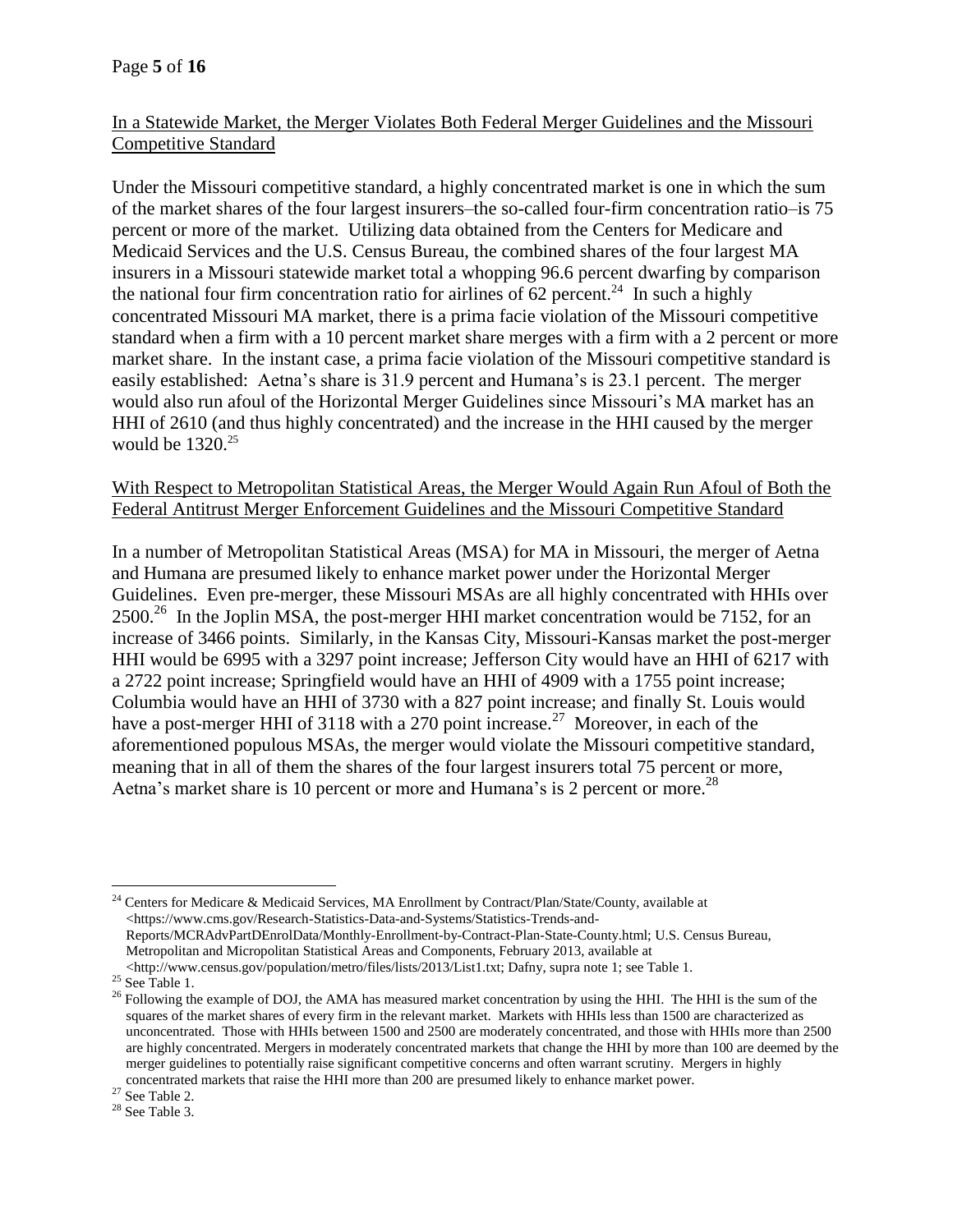In sum, under both the Horizontal Merger Guidelines and the Missouri competitive standard, the merger would create market structures that would likely result in anticompetitive effects. Consequently, the merger should not be approved.

# BARRIERS TO ENTRY

The market share and concentration data do not overstate the mergers' future competitive significance in health insurance and physician markets. This is not a case where new market entry could defeat an exercise of monopoly or monopsony power. Instead, lost competition through a merger of health insurers is likely to be permanent and acquired health insurer market power would be durable because barriers to entry prevent the higher profits often associated with concentrated markets from allowing new entrants to restore competitive pricing. These barriers include state regulatory requirements; the need for sufficient business to permit the spreading of risk; and contending with established insurance companies that have built long-term relationships with employers and other consumers.<sup>29</sup> In addition, a DOJ study of entry and expansion in the health insurance industry found that "brokers typically are reluctant to sell new health insurance plans, even if those plans have substantially reduced premiums, unless the plan has strong brand recognition or a good reputation in the geographic area where the broker operates."<sup>30</sup>

Perhaps the greatest obstacle is the so-called chicken and egg problem of health insurer market entry: health insurer entrants need to attract customers with competitive premiums that can only be achieved by obtaining discounts from providers. However providers usually offer the best discounts to incumbent insurers with significant business—volume discounting that reflects a reduction in transaction costs and greater budget certainty. Hence, incumbent insurers have a durable cost advantage. $31$ 

The presence of significant entry barriers in health insurance markets was demonstrated in the 2008 hearings before the Pennsylvania Insurance Department on the competition ramifications of the proposed merger between Highmark Inc. and Independence Blue Cross. Substantial evidence was introduced in those hearings, showing that replicating the Blues' extensive provider networks constituted a major barrier to entry. The evidence further demonstrated that there has been very little in the way of new entry that might compete with the dominant Blues Plans in the Pennsylvania health insurance markets. In a report commissioned by the Pennsylvania Insurance Department, LECG concluded that it was unlikely that any competitor would be able to step into the market after a Highmark/IBC merger:

[B]ased on our interviews of market participants and other evidence, there are a number of barriers to entry—including the provider cost advantage enjoyed by the dominant firms in those areas and the strength of the Blue brand in those

<sup>29</sup> *See* Robert W. McCann, *Field of Dreams: Dominant Health Plans and the Search for a "Level Playing Field,"* Health Law Handbook (Thomson West 2007); Mark V. Pauly, *Competition in Health Insurance Markets*, 51 Law & Contemp. Probs. 237 (1988); Federal Trade Commission and U.S. Department of Justice, Improving Health Care: A Dose of Competition (July,2004); *Vertical Restraints and Powerful Health Insurers: Exclusionary Conduct Masquerading as Managed Care?*, 51 Law & Contemp. Probs. 195 (1988).

<sup>30</sup> Sharis A. Pozen, Acting Assistant Att'y Gen., Dep't of Justice Antitrust Div., *Competition and Health Care: A Prescription for High-Quality, Affordable Care* 7 (Mar. 19, 2012) [hereinafter Pozen, *Competition and Health Care*], *available at*  http://www.justice.gov/atr/speech/competition-and-health-care-prescription-high-quality-affordable-care.

 $31$  Id. at 7.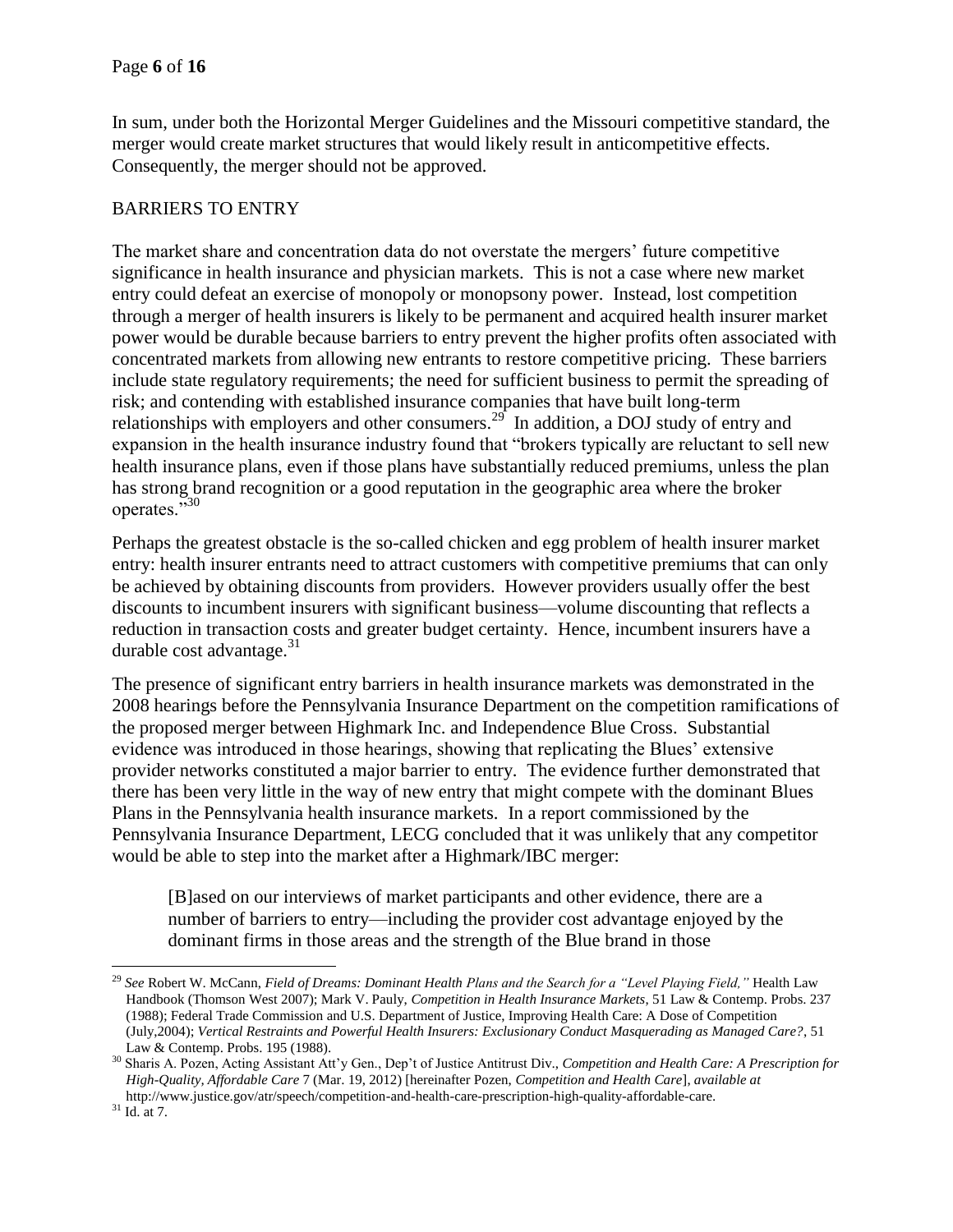areas...On balance, the evidence suggests that to the extent the proposed consolidation reduces competition, it is unlikely that other health insurance firms will be able to step in and replace the loss in competition.<sup>32</sup>

The merging health insurers have argued that times have changed and the health insurance marketplaces have made entry easy. The facts however do not bear out that claim. Recent state developments only highlight the barrier to entry problem. The *New York Times* recently reported "tough going for health co-ops" created under the Affordable Care Act (ACA) to inject competition into health insurance markets.<sup>33</sup> According to the *New York Times*, many co-ops "appear to be scrambling to have enough money to cover claims as well as enroll new customers as they enter their third year." According to the *Washington Post* of October 10, 2015, nearly half of the 23 ACA insurance co-ops, subsidized by millions of dollars in government loans, have been told by federal regulators that their finances, enrollment, or business model need to "shape up." One co-op has folded and four others were preparing to close in late December, including top-tier co-ops that federal officials had regarded as best poised to succeed.<sup>34</sup> More closure announcements are expected.<sup>35</sup> The quick death of these co-ops illustrate that even with heavy federal subsidies, health insurance is a tough business to enter.

## THE PROPOSED MERGER IS LIKELY TO HARM CONSUMERS

We have evaluated the potential effects of the proposed megamerger on both (1) the sale of MA products to individuals (the sell side); and (2) the purchase of health care provider (including physician) services (the buy side).<sup>36</sup> The AMA has concluded that on the sell side the merger is likely to result in higher premium levels to MA recipients and/or a reduction in the quality of health insurance that can take the form of a reduction in the availability of providers, a reduction in consumer service, etc. On the buy side, the merger could enable the merged entity to lower payment rates for physicians such that there would be a reduction in the quality or quantity of the services that physicians are able to offer patients.

## LIKELY DETRIMENTAL EFFECTS FOR CONSUMERS IN THE MA MARKET

## Price Increases

A growing body of peer-reviewed literature suggests that greater consolidation leads to price increases, as opposed to greater efficiency or lower health care costs.

Two studies have examined the effects of past health insurance mergers on premiums. A study of the 1999 merger between Aetna and Prudential found that the increased market concentration

<sup>&</sup>lt;sup>32</sup> LECG Inc., "Economic Analyses of the Competitive Impacts From The Proposed Consolidation of Highmark and IBC." September 10 2008, Page 9.

<sup>&</sup>lt;sup>33</sup> "Tough going for Co-ops," the New York Times, September 15, 2015, available at http://www.nytimes.com/2015/09/16/business/health-cooperatives-find-the-going-tough.html?ref=health

<sup>&</sup>lt;sup>34</sup> "Financial health shaky at many Obamacare insurance co-ops," The Washington Post, October 10, 2015, available at https://www.washingtonpost.com/national/health-science/financial-health-shaky-at-many-obamacare-insurance-coops/2015/10/08/2ab8f3ec-6c66-11e5-9bfe-e59f5e244f92\_story.html?postshare=3211444658813888

 $^{35}$  Id.  $\,$ 

<sup>36</sup> See e.g. *U.S. v. Aetna Inc.,* supra note 12, at ¶¶ 17-18; *United States v. UnitedHealth Group Inc.* No. 1:05CV02436 (D.D.C., Dec. 20, 2005) (complaint), available a[t www.usdoj.gov/atr/cases/f213800/213815.htm.](http://www.usdoj.gov/atr/cases/f213800/213815.htm)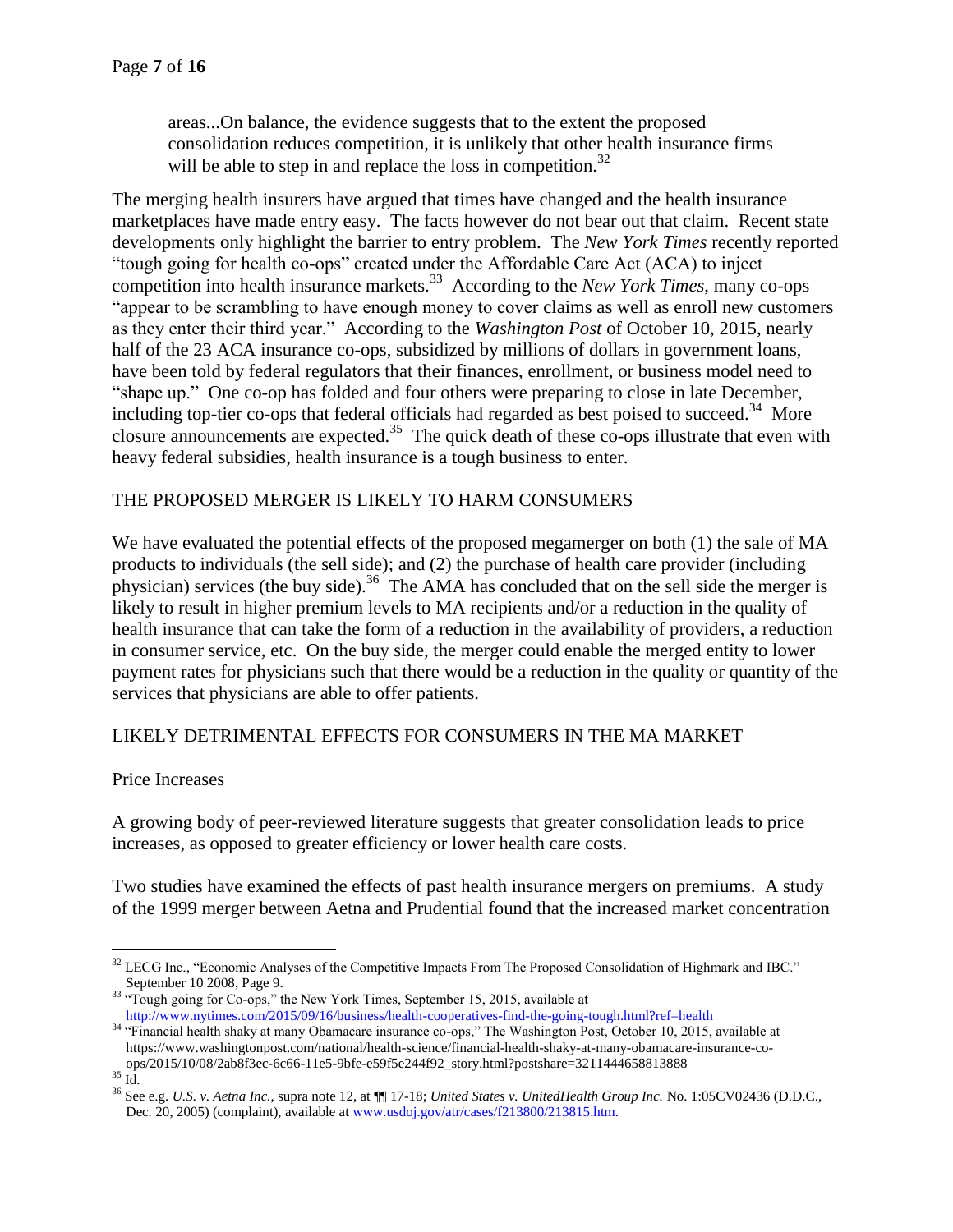was associated with higher premiums.<sup>37</sup> Most recently, a second study examined the premium impact of the 2008 merger between UnitedHealth Group Inc. and Sierra Health Services. That merger led to a large increase in concentration in Nevada health insurance markets. The study concluded that in the wake of the merger, premiums in Nevada markets increased by almost 14 percent relative to a control group. These findings suggest that the merging parties exploited their resulting market power, to the detriment of consumers.<sup>38</sup>

Also, recent studies suggest premiums for employer sponsored fully insured plans are rising more quickly in areas where insurance market concentration is increasing.<sup>39</sup>

Consistent with the observation that the loss of competition accompanying health insurer mergers results in higher premiums is research finding that competition among insurers is associated with lower premiums.<sup>40</sup> Research suggests that on the federal health insurance marketplaces, the participation of one new large carrier (i.e. UnitedHealth Group Inc.) would have reduced premiums by 5.4 percent, while the inclusion of all companies in the individual insurance markets could have lowered rates by 11.1 percent.<sup>41</sup> Professor Dafny observes that there are a number of studies documenting lower insurance premiums in areas with more insurers, including on the state health insurance marketplaces, the large group market, and in  $MA.<sup>42</sup>$ 

# Plan Quality

The proposed merger can be expected to adversely affect MA product quality. MA plans are already creating very narrow and restricted networks that force patients to go out-of-network to access care. A merger would reduce pressures on MA plans to offer broader networks to compete for members and would create fewer networks that are simultaneously under no competitive pressure to respond to patients' access needs. As a result, it is even more likely that patients will find themselves in inadequate networks and be forced to access out-of-network care at some point. Similarly, it is very likely that patients will find themselves at in-network hospitals where, given their restricted network plans, many of the hospitals' physicians will not have been offered a contract by the MA plan.

While the relationship between insurer consolidation and plan quality requires additional research, one study in the MA market found that more robust competition was associated with greater availability of prescription drug benefits.<sup>43</sup> As Professor Dafny observes, "the competitive mechanisms linking diminished competition to higher prices operate similarly with respect to lower quality."<sup>44</sup>

 $\overline{a}$ <sup>37</sup> Leemore Dafny et al, "Paying a Premium on your Premium? Consolidation in the US health insurance industry," *American Economic Review* 2012; 102: 1161-1185.

<sup>&</sup>lt;sup>38</sup> Jose R. Guardado, David W. Emmons, and Carol K. Kane, "The Price Effects of a Large Merger of Health Insurers: A Case Study of UnitedHealth-Sierra" *Health Management, Policy and Innovation*, 2013; 1(3) 16-35.

<sup>&</sup>lt;sup>39</sup> Dafny, supra note 1, at 11.

<sup>40</sup> Dafny et al., supra note 1, at 11.

<sup>&</sup>lt;sup>41</sup> Leemore Dafny, Jonathan Gruber and Christopher Ody. "More Insurers, Lower Premiums: Evidence from Initial Pricing in the Health Insurance Marketplaces," *American Journal of Health Economics,* 2015: 1(1)53-81.

 $42$  Dafny supra note 1, at 11.

<sup>43</sup> Dafny supra, note 1 at 11.

<sup>44</sup> Robert Town and Su Liu, "The Welfare Impact of Medicare HMOs," *RAND Journal of Economics* (2003): 719-736.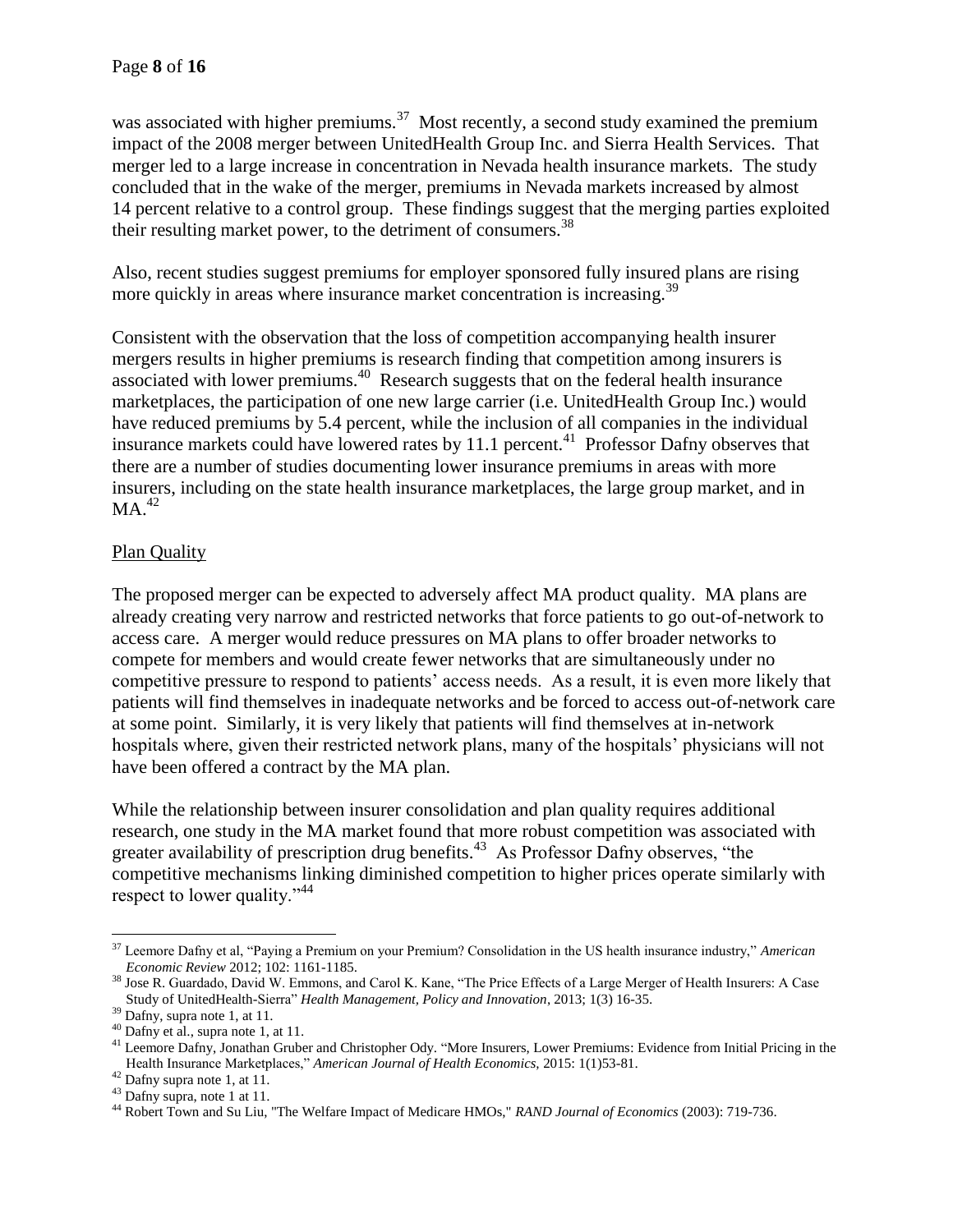## THE MONOPSONY POWER ACQUIRED THROUGH THE MERGER WOULD LIKELY DEGRADE THE QUALITY AND REDUCE THE QUANTITY OF PHYSICIAN SERVICES

Just as the merger would enhance market power on the selling side of the MA market, it would also enhance monopsony or buyer power in the purchase of inputs such as physician services, eviscerating physicians' ability to contract with alternative MA plans in the face of unfavorable contract terms and ultimately inefficiently reducing the quality or quantity of services that physicians are able to offer patients. As Professor Dafny explained in her recent Senate testimony on this merger, "[M]onopsony is the mirror image of monopoly; lower input prices are achieved by reducing the quantity or quality of services below the level that is socially optimal."<sup>45</sup> She further explained that the "textbook monopsony scenario...pertains when there is a large buyer and fragmented suppliers."<sup>46</sup> This characterizes the market in which dominant health insurers purchase the services of physicians who typically work in small practices with 10 or fewer physicians.<sup>47</sup>

Even in markets where the merged health insurer lacks monopoly or market power to raise premiums for patients, the insurer still may have the power to force down physician compensation to anticompetitive levels.<sup>48</sup> This is because physicians could not readily replace lost business by refusing the insurer's contract and dealing with other payers without suffering irretrievable lost income.<sup>49</sup> It is difficult to convince consumers (which in many cases are employers) to switch to different health insurers.<sup>50</sup> Also, switching health insurers is a very difficult decision for physicians because it impacts their patients and disrupts their practice. The patient-physician relationship is a very important aspect to the delivery of high-quality healthcare. And it is a very serious decision both personally and professionally for physicians to disrupt this relationship by dropping a health insurer. Thus, in the UnitedHealth Group Inc./PacifiCare merger, the DOJ required a divestiture based on monopsony concerns in Boulder, Colorado, even though the merged entity would not necessarily have had market power in the sale of health insurance. The reason is straightforward: the reduction in compensation would lead to diminished service and quality of care, which harms consumers even though the direct prices paid by subscribers do not increase. 51

 $45$  Dafny, supra note 1, at 10.

 $^{46}$  Id.

<sup>&</sup>lt;sup>47</sup> Carol K. Kane, PhD., American Medical Association Policy Research Perspectives: Updated Data on Physician Practice Arrangements: Inching Toward Hospital Ownership, July 2015.

 $48$  Comments of Prof. Frech at 7 ("...the threat of losing even a small percentage of commercially-insured volume may allow an insurer to reduce prices or gain other contractual benefits. Therefore, buyer-side market power is likely to be a problem at lower concentration levels than on the seller side.")

<sup>&</sup>lt;sup>49</sup> See Capps, Cory S., Buyer Power in Health Plan Mergers (June 2010). Journal of Competition Law and Economics, Vol. 6, Issue 2, pp. 375-391.

<sup>50</sup> See e.g. *U.S. v. UnitedHealth Group and Pacificare Health Systems*., Complaint, No. 1:05CV02436, ¶ 37 (December 20, 2005), available at http://www.justice.gov/file/514011/download. (As alleged in the United/PacifiCare complaint, physicians encouraging patients to change plans "is particularly difficult for patients employed by companies that sponsor only one plan because the patient would need to persuade the employer to sponsor an additional plan with the desired physician in the plan's network" or the patient would have to use the physician on an out-of-network basis at a higher cost).

<sup>51</sup> *See* Gregory J. Werden, *Monopsony and the Sherman Act: Consumer Welfare in a New Light*, 74 ANTITRUST L.J*.* 707 (2007) (explaining reasons to challenge monopsony power even where there is no immediate impact on consumers); Marius Schwartz, *Buyer Power Concerns and the Aetna-Prudential Merger,* Address before the 5th Annual Health Care Antitrust Forum at Northwestern University School of Law 4-6 (October 20, 1999) (noting that anticompetitive effects can occur even if the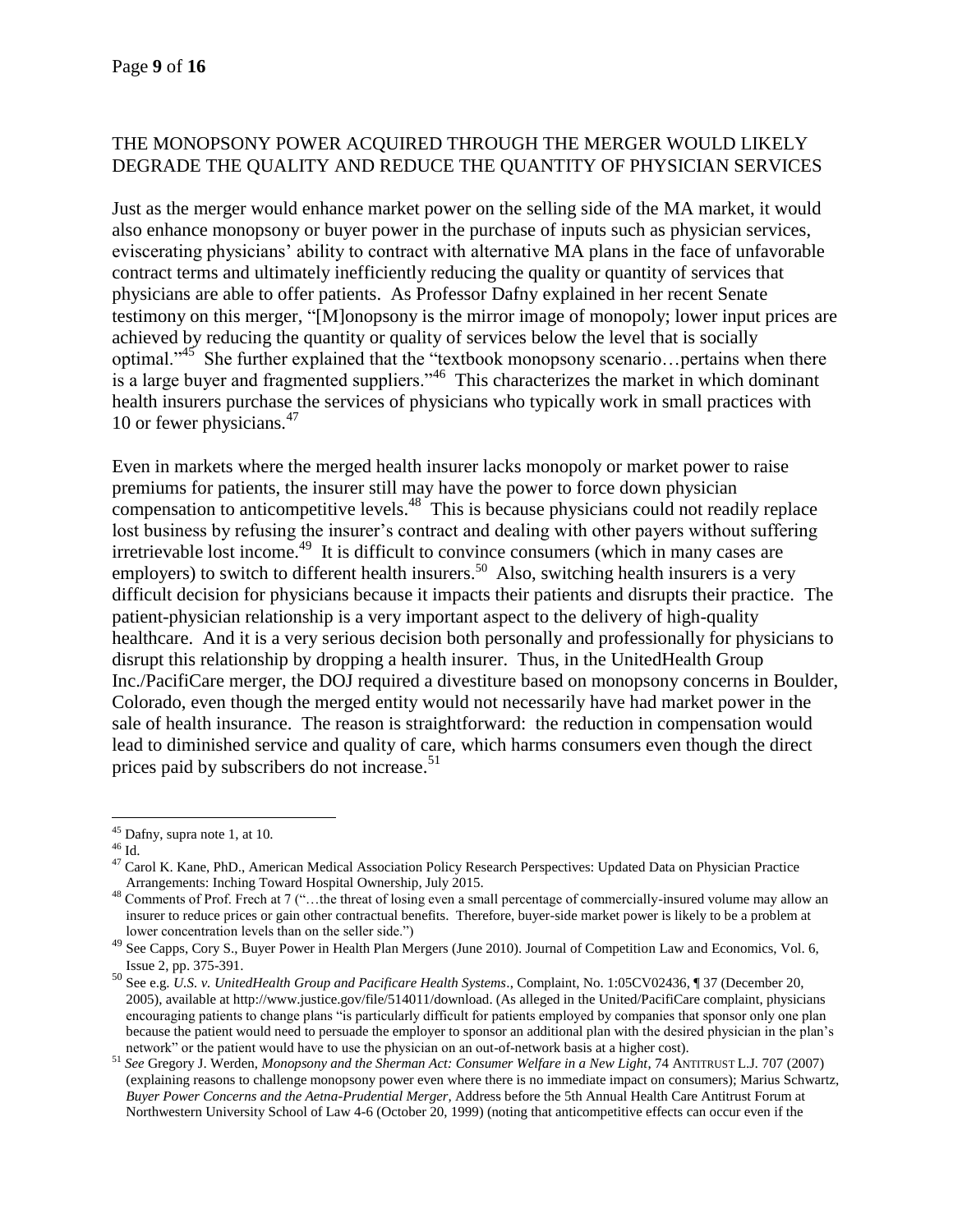In another merger matter occurring in 2010—Blue Cross Blue Shield of Michigan and Physicians Health Plan of Mid-Michigan—the health insurers abandoned their merger plans when the DOJ complained that the merger "...would have given Blue Cross Michigan the ability to control physician payment rates in a manner that could harm the quality of healthcare delivered to consumers."<sup>52</sup>

The DOJ's monopsony challenges properly reflect its conclusions that it is a mistake to assume that a health insurer's negotiating leverage acquired through merger is a good thing for consumers. On the contrary, consumers can expect higher insurance premiums." $53$  Health insurer monopsonists typically are also monopolists.<sup>54</sup> Facing little if any competition, they lack the incentive to pass along cost savings to consumers.

Consumers do best when there is a competitive market for purchasing physician services. This was the well-documented conclusion reached in the 2008 hearings before the Pennsylvania Insurance Department on the competition ramifications of the proposed merger between Highmark, Inc. and Independence Blue Cross. Based on an extensive record of nearly 50,000 pages of expert and other commentary,<sup>55</sup> the Pennsylvania Insurance Department was prepared to find the proposed merger to be anticompetitive in large part because it would have granted the merged health insurer undue leverage over physicians and other health care providers. This leverage would be "to the detriment of the insurance buying public" and would result in "weaker provider networks for consumers who depend on these networks for access to quality healthcare."<sup>56</sup> The Pennsylvania Insurance Department further concluded

[O]ur nationally renowned economic expert, LECG, rejected the idea that using market leverage to reduce provider reimbursements below competitive levels will translate into lower premiums, calling this an "economic fallacy" and noting that the clear weight of economic opinion is that consumers do best when there is a competitive market for purchasing provider services. LECG also found this theory to be borne out by the experience in central Pennsylvania, where competition between Highmark and Capital Blue Cross has been good for providers and good for consumers.<sup>57</sup>

For example, compensation below competitive levels hinders physicians' ability to invest in new equipment, technology, training, staff and other practice infrastructure that could improve the access to, and quality of, patient care. Such investments are critical for enabling physicians to

conduct does not adversely affect the ultimate consumers who purchase the end-product), available at: [http://www.usdoj.gov/atr/public/spceches/3924.wpd.](http://www.usdoj.gov/atr/public/spceches/3924.wpd)

<sup>52</sup> Blue Cross Blue Shield of Michigan and Physicians Health Plan of Mid-Michigan Abandon Merger Plans | OPA | Department of Justice, available at:

[http://www.justice.gov/opa/pr/blue-cross-blue-shield-michigan-and-physicians-health-plan-mid-michigan-abandon-merger](http://www.justice.gov/opa/pr/blue-cross-blue-shield-michigan-and-physicians-health-plan-mid-michigan-abandon-merger-plans)[plans.](http://www.justice.gov/opa/pr/blue-cross-blue-shield-michigan-and-physicians-health-plan-mid-michigan-abandon-merger-plans)

 $53$  Dafny, supra note 1, at 9.

<sup>54</sup> Peter J. Hammer and William M. Sage, *Monopsony as an Agency and Regulatory Problem in Health Care*, 71 ANTITRUST. L.J. 949 (2004).

<sup>55</sup> See *http://www.ins.state.pa.us/ins/lib/ins/whats\_new/Excerpts\_from\_PA\_Insurance\_Dept\_Expert\_Reports.pdf* for background information, including excerpts from the experts.

<sup>56</sup> *See* Statement of Pennsylvania Insurance Commissioner Joel Ario on Highmark and IBC Consolidation (January 22, 2009).

<sup>57</sup> Id.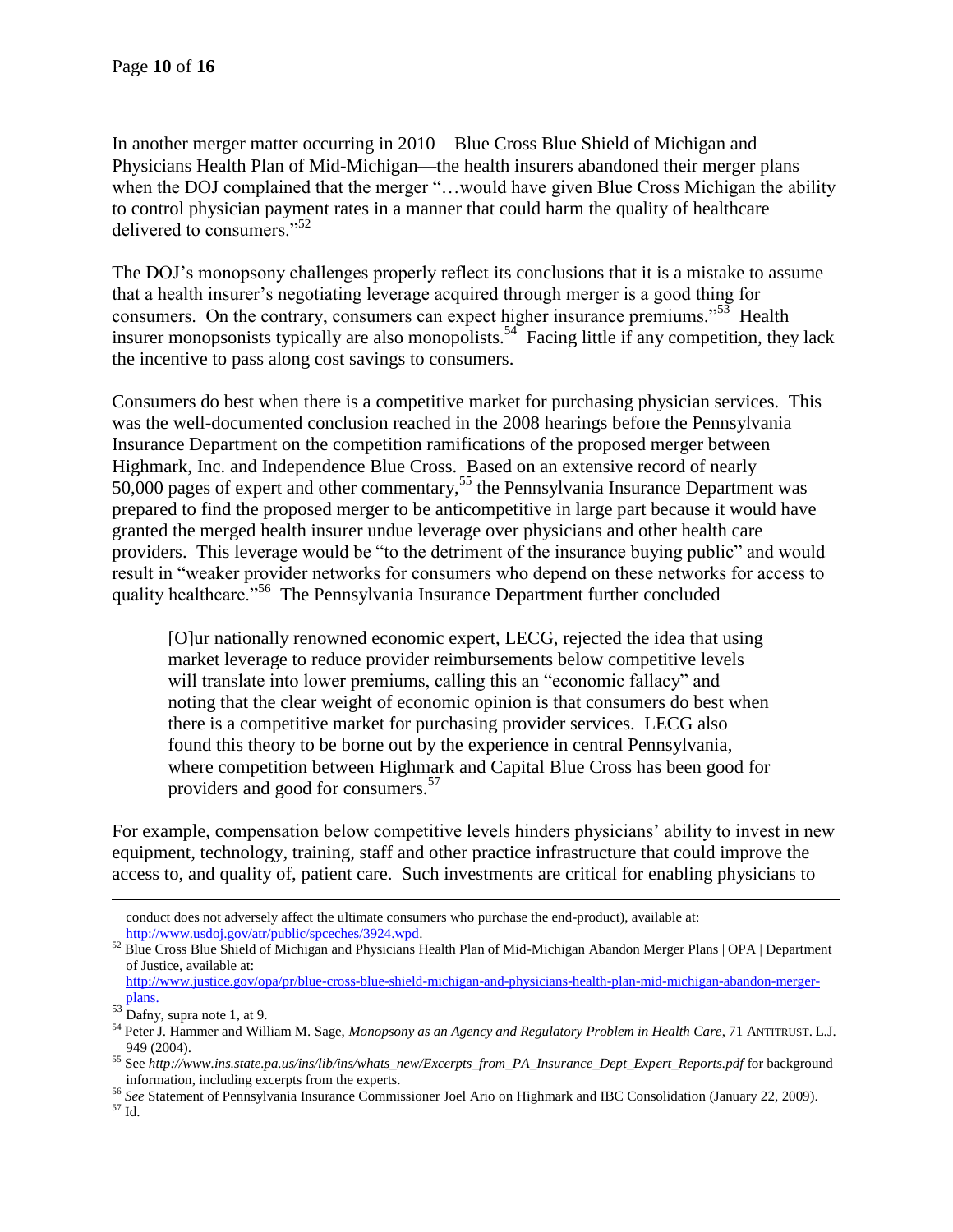successfully transition into new value-based payment and delivery models. The merged insurer's exercise of monopsony power may also force physicians to spend less time with patients to meet practice expenses. The mergers may also cause even tighter provider networks, reducing patient access to physicians and effectively curtailing the quantity of their services. When one or more health insurers dominate a market, physicians can be pressured not to engage in aggressive patient advocacy, a crucial safeguard of patient care.

Such reduction in service levels and quality of care causes immediate harm to consumers. In the long run, it is imperative to consider whether monopsony power will harm consumers by driving physicians from the market. Health insurer payments that are below competitive levels may reduce patient care and access by motivating physicians to retire early or seek opportunities outside of medicine that are more rewarding, financially or otherwise. According to a 2015 study released by the Association of American Medical Colleges, the U.S. will face a shortage of between 46,000-90,000 physicians by 2025. The study, which is the first comprehensive national analysis that takes into account both demographics and recent changes to care delivery and payment methods, projects shortages in both primary and specialty care.<sup>58</sup> Recent projections by the Health Resources and Services Administration similarly suggest a significant shortage of primary care physicians in the United States.<sup>59</sup>

According to a recent survey by Deloitte, six in 10 physicians said it was likely that many physicians would retire earlier than planned in the next one to three years, a perception that Deloitte stated is fairly uniform among all physicians, irrespective of age, gender, or medical specialty.<sup>60</sup> According to the Deloitte survey, 57 percent of physicians also said that the practice of medicine was in jeopardy and nearly 75 percent of physicians thought that the "best and the brightest" may not consider a career in medicine. Finally, most physicians surveyed believed that physicians would retire or scale back practice hours, based on how the future of medicine is changing. $61$ 

Likewise, the reduction in the number of MA plans would create MA plan oligopolies that, through coordinated interaction, can exercise buyer power. Indeed the setting of payment rates paid to physicians is highly susceptible to the exercise of monopsony power through coordinated interaction by health insurance companies. The payment rates offered to large numbers of physicians by single health insurers are fairly uniform, and health insurance companies have a strong incentive to follow a price leader when it comes to payment rates.

<sup>58</sup> *See* IHS Inc., The Complexities of Physician Supply and Demand: Projections from 2013 to 2025. Prepared for the Association of American Medical Colleges. Washington, DC: Association of American Medical Colleges; 2015.

<sup>&</sup>lt;sup>59</sup> See Health Resources and Services Administration, Projecting the Supply and Demand for Primary Care Physicians through 2020 in Brief (November 2013).

 $60$  Deloitte 2013 Survey of U.S. Physicians: Physician perspectives about health care reform in the future of the medical profession.

 $61 \text{ Id.}$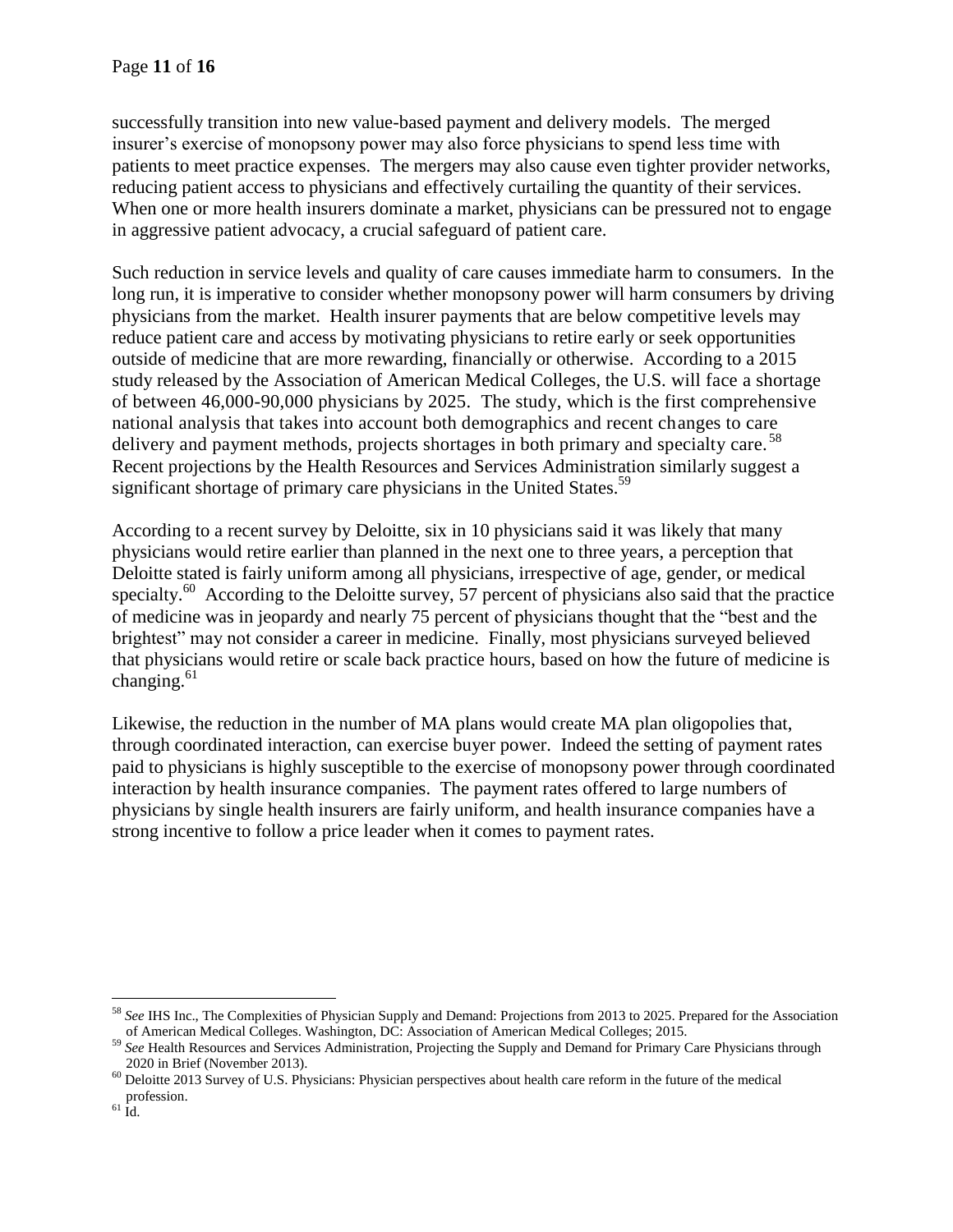## MSMA Survey Results

A 2016 Missouri State Medical Association (MSMA) survey explored the monopsony issue, guided by the following principle: that a loss of competition on the buy side can occur within the localized geographic markets for the purchase of physician services when the merging health insurers hold contracts with a significant number of physicians who are financially dependent on contracting with the merging health plans.*<sup>62</sup>* This is precisely the case in a merger of Aetna with Humana. Fifty-seven percent of physician respondents to the MSMA survey felt they *had* to contract with Aetna in order to have a financially viable practice; and 41 percent felt that way with respect to Humana.

While these percentages are indicative of monopsony power, the merger promises to make matters much worse. Eighty-eight percent of responding physicians said that the merger of Aetna with Humana would make the process of contract negotiations less favorable for physicians.

When asked if they had seen an "an all products clause"—a clause in the health plan physician contract that requires, as a condition of participating in any of the health plan products, that the physician participate in all of the health plan products—68 percent reported that they had. Such bundling would not offer any promise of efficiencies and should be viewed with disfavor by anyone interested in fostering competitive markets.

Physicians responding to the MSMA survey also identified by very large percentages a number of anticompetitive effects likely to occur in the event of an Aetna/Humana merger:

- An astonishing 88 percent of physician decision-makers said that there would be a reduction in the quality and quantity of the services that physicians are able to offer their patients; and
- 79 percent reported that they will be *very or somewhat likely* pressured *not* to engage in aggressive patient advocacy as a result of the merger.

The extent of the merged entity's monopsony power and how it may ultimately injure consumers is also revealed in physician responses to the question of whether there would be any consequences in not continuing to contract with the merged firm:

- 35 percent would cut investments in practice infrastructure;
- 41 percent would cut or reduce staff salaries;
- 29 percent would have to spend less time with patients; and

 $\overline{a}$  $62$  Christine White, Sarahlisa Brau, and David Marx, Antitrust and Healthcare: A Comprehensive Guide, at 163 (2013); see also Capps, Cory S., Buyer Power in Health Plan Mergers (June 2010). Journal of Competition Law and Economics, Vol. 6, Issue 2, pp. 375-391; and U.S. Dep't of Justice and Fed. Trade Comm'n, Horizontal Merger Guidelines, supra 1, at page 33; Federal Trade Commission and U.S. Department of Justice, Improving Health Care: A Dose of Competition (July,2004), at 15.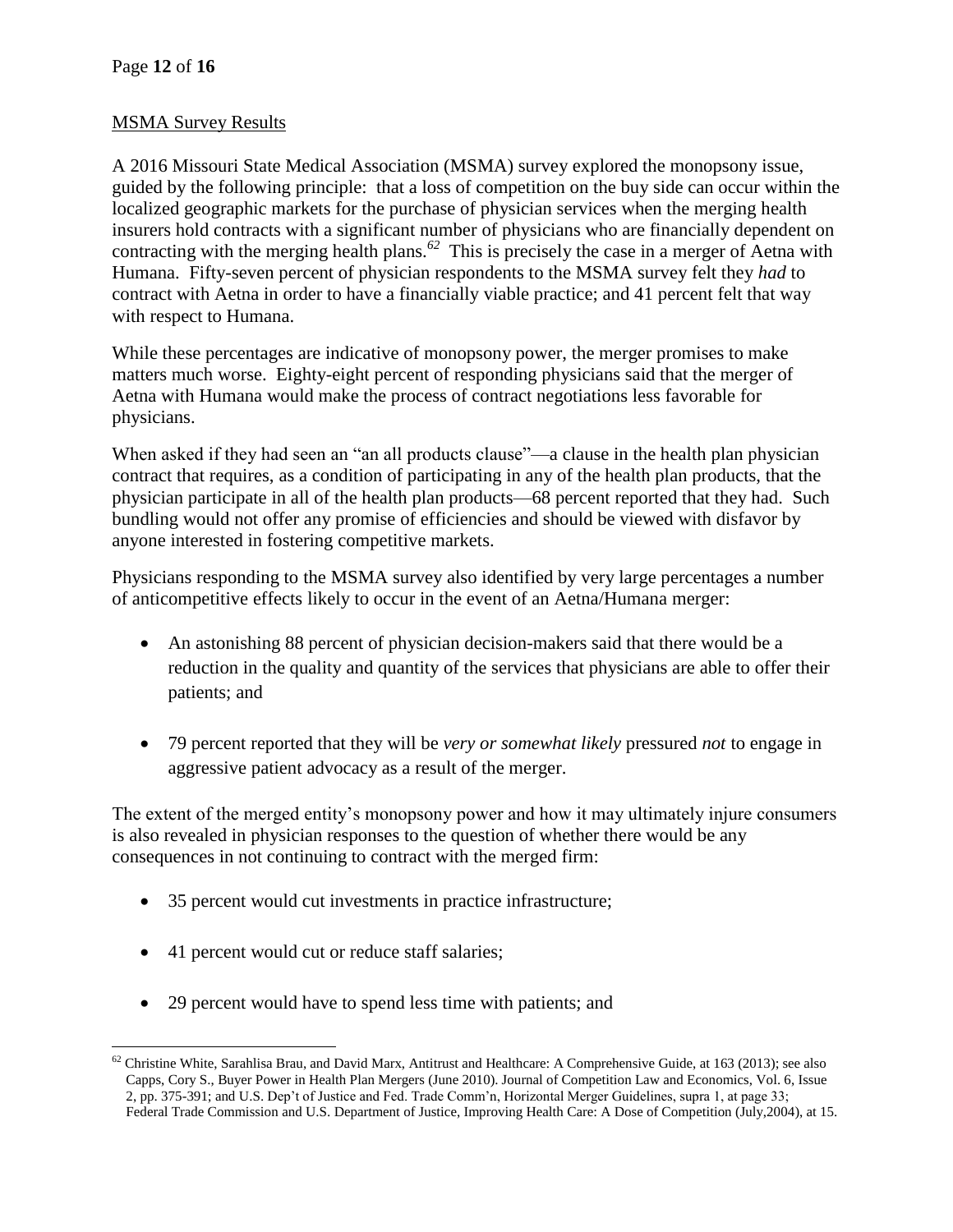• 26 percent would cut quality initiatives or patient services.

## MERGER EFFICIENCY CLAIMS ARE UNSUPPORTED AND SPECULATIVE

Professor Dafny noted in her Senate testimony that claims of offsetting efficiencies cannot ameliorate the competitive harm from these mergers. "Efficiencies must be merger-specific and verifiable…and there is still the question of whether benefits will be passed through to consumers in light of that diminished competition."<sup>63</sup> Insurers have a dismal track record of passing any savings from an acquisition on to consumers, and there is no reason to believe that this transaction would be any different. Under these circumstances, we suggest that the Missouri Department of Insurance, Financial Institutions and Professional Registration (DIFP) review the merging insurers' efficiency claims with skepticism similar to that expressed by the Ninth Circuit Court of Appeals in the merger case of *St. Alphonsus Medical Center and Federal Trade Commission v. St. Luke's*, 778 F.3d 775 (9th Cir, 2015). ("The Supreme Court has never expressly approved an efficiencies defense to a section 7 claim…We remain skeptical about the efficiencies defense in general and about its scope in particular." $64$ 

Turning to the health insurers' specific efficiency claims,

[T]here is no evidence that larger insurers are more likely to implement innovative payment and care management programs…[and] there is a countervailing force offsetting this heightened incentive to invest in…reform: more dominant insurers in a given insurance market are less concerned with ceding market share.<sup>65</sup>

In fact, "concerted delivery system reform efforts have tended to emerge from other sources, such as provider systems…and non-national payers," according to Professor Dafny, not from commercial health insurers.<sup>66</sup>

In any event, the vague "innovative payment" and "care management" claims that the health insurers have made in support of the merger are undermined by the studies of consummated health insurance mergers discussed above, which show that the mergers actually resulted in harm to consumers in the form of higher, not lower, insurance premiums.

# TO PROTECT CONSUMERS THE DEPARTMENT OF INSURANCE SHOULD REJECT THE APPLICATION TO MERGE

Given that the proposed merger would increase concentration even further in Missouri's already highly concentrated MA markets, where the merged entity either possessed substantial market shares or could exercise buyer power through coordinated interaction, it is critical for the DIFP to oppose the proposed merger so that consumers and physicians have adequate competitive

 $65$  Dafny, supra note 1, at 16.

<sup>63</sup> Dafny, supra note 1, at 16.

<sup>64</sup> *St. Alphonsus Medical Center and Federal Trade Commission v. St. Luke's*, 778 F.3d 775, 789-790 (9th Cir, 2015)

 $^{66}$  Id.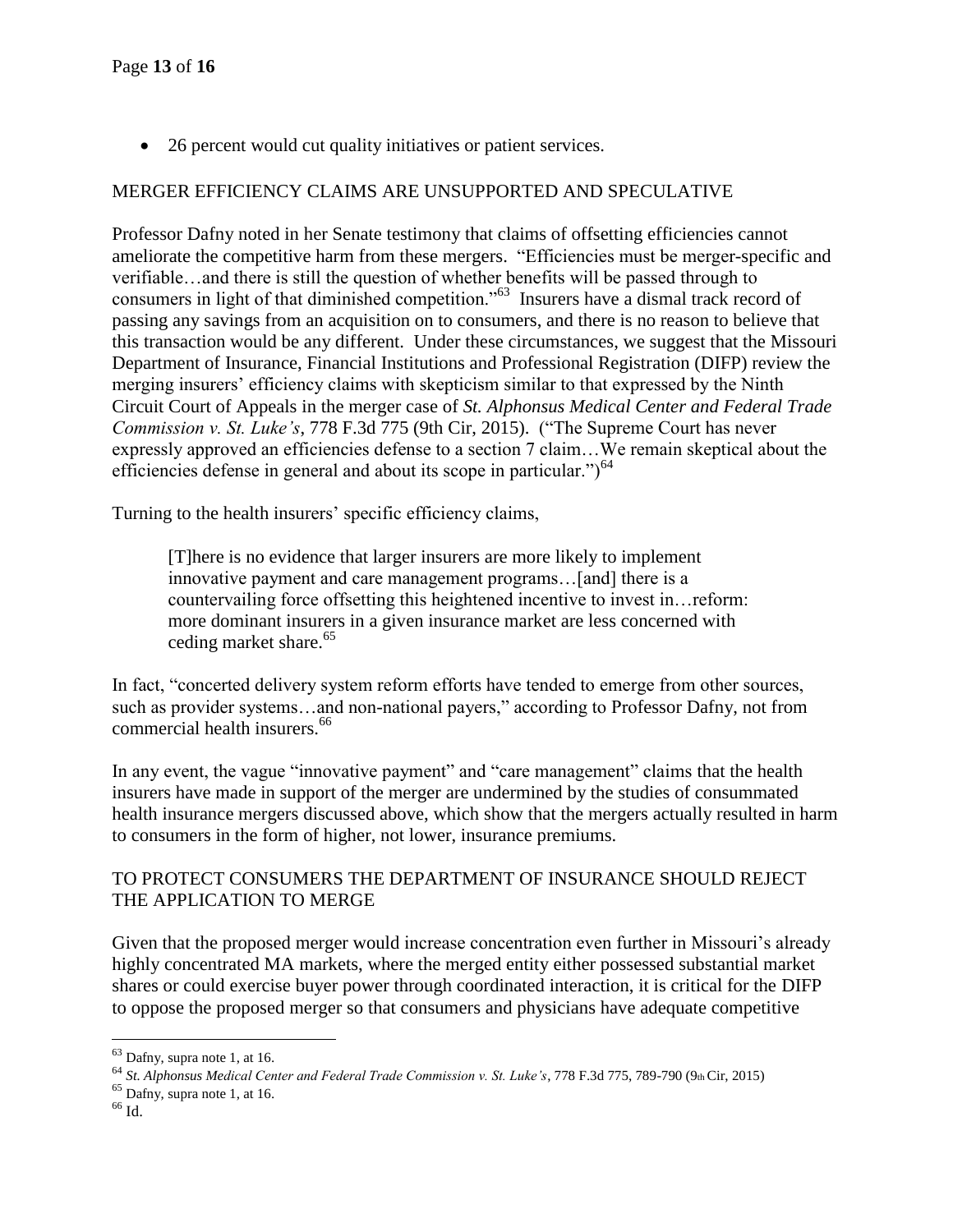alternatives. Unless the application is rejected, the merged entity would likely be able to raise premiums in the MA market, reduce plan quality, and lower payment rates for physicians to a degree that would reduce the quality or quantity of services that physicians offer to patients.

Any remedy short of rejecting the merger application would not adequately protect consumers. A divestiture would not protect against the loss of potential competition that occurs when one of the largest health insurers is eliminated. Moreover, divesture could be highly disruptive to the marketplace and cause harm to consumers in MA markets where the elderly would be faced with a new insurer.

As a practical matter, the overwhelming number of markets adversely affected by the proposed merger, along with the barriers to entry to health insurance, makes unlikely that the DIFP could find proposed buyers of assets that could supply health insurance at a cost and quality comparable to that of the merger parties in the huge number of affected markets. Moreover, any qualified purchaser able to contract with a cost competitive network of hospitals and physicians, if found, would likely already be a market participant, and a divestiture to such an existing market participant would not likely return the market to even pre-merger levels of competition.

Accordingly, the AMA respectfully urges the DIFP to reject the parties' application to merge in order to protect consumers from premium increases, lower plan quality and a reduction in the quantity and quality of physician services.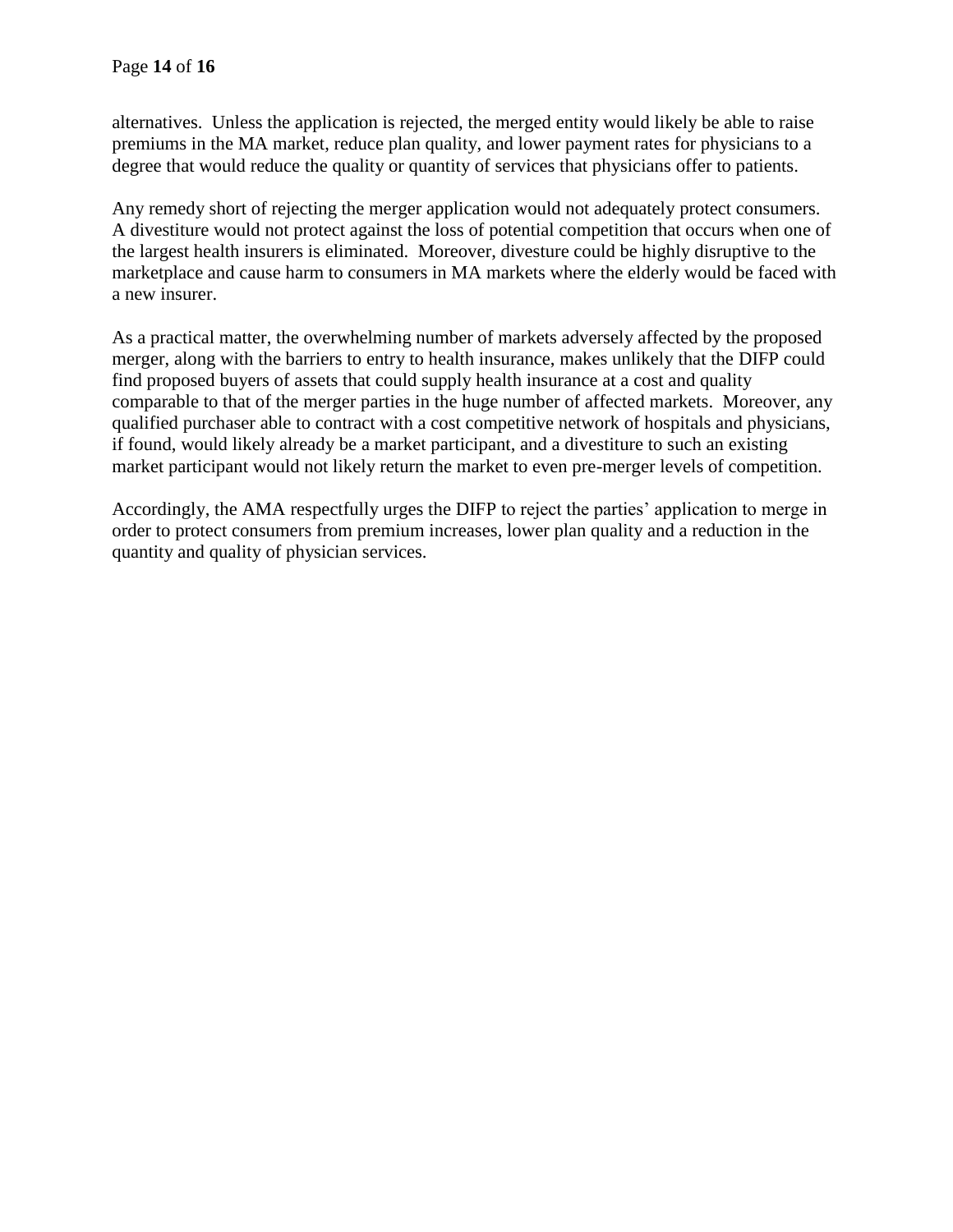## **Tables to the Statement of the American Medical Association to the Missouri Department of Insurance, Financial Institutions and Professional Registration (May 19, 2016)**

**Table 1.** Statewide data showing Aetna/Humana merger will be likely to enhance market power in the MA Market in Missouri.

| <b>HHI</b><br>``otal_ | Totar .<br>post-merger<br>н.<br>н | <b>Change in HHI</b> |
|-----------------------|-----------------------------------|----------------------|
| ∠∪⊥∪                  | 3930                              | $\Omega$<br>1 J 4 J  |

**Table 2.** Missouri MSAs where an Aetna/Humana Merger Will Be Presumed Likely to Enhance Market Power in the MA Market

| <b>MSA Name</b>    | <b>Total HHI</b> | <b>Total HHI post-merger</b> | <b>Change in HHI</b> |
|--------------------|------------------|------------------------------|----------------------|
| Joplin, MO         | 3686             | 7152                         | 3466                 |
| Kansas City, MO-KS | 3698             | 6995                         | 3297                 |
| Jefferson City, MO | 3495             | 6217                         | 2722                 |
| Springfield, MO    | 3154             | 4909                         | 1755                 |
| Columbia, MO       | 2903             | 3730                         | 827                  |
| St. Louis, MO-IL   | 2848             | 3118                         | 270                  |